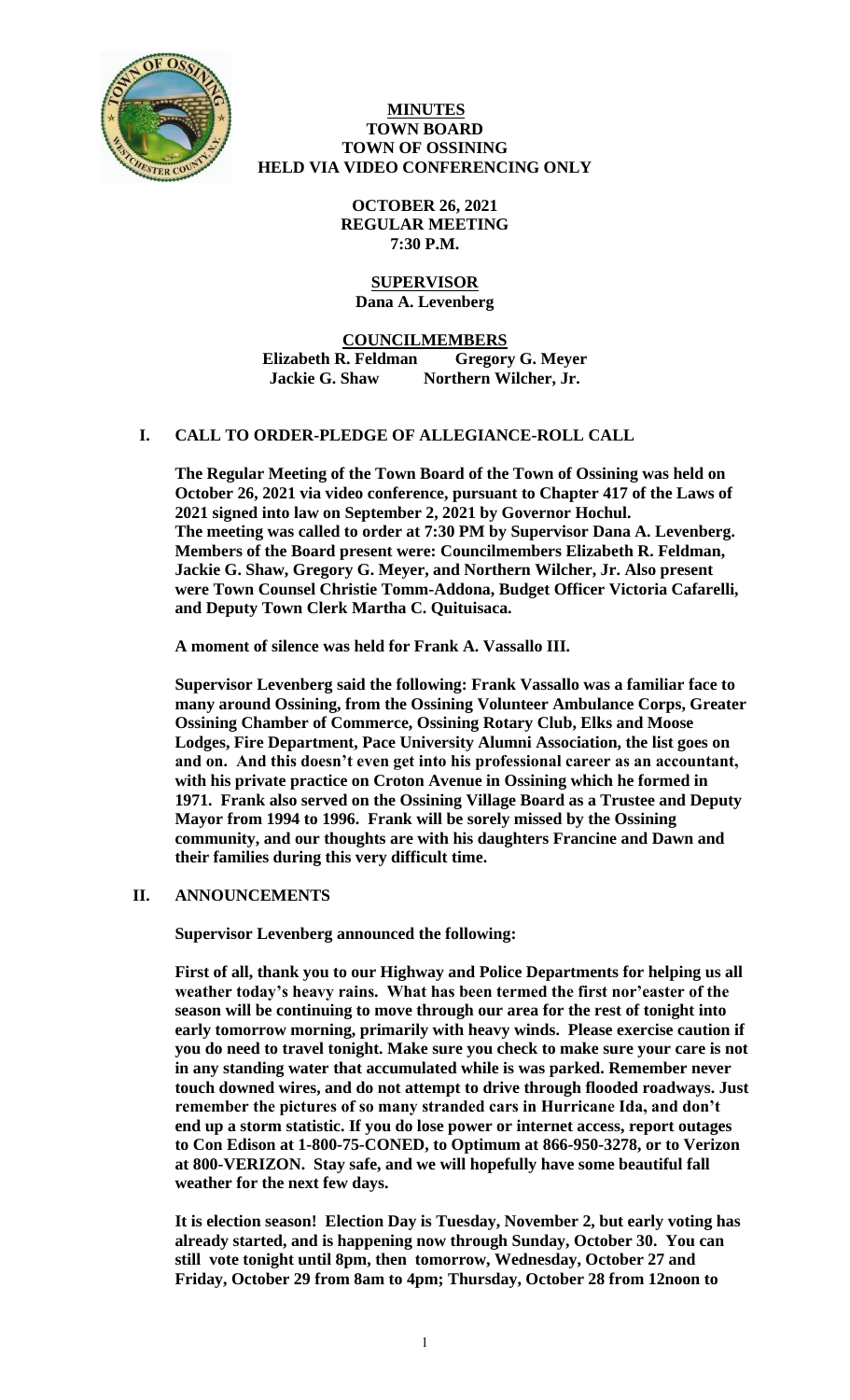**8pm; and Saturday, October 30 and Sunday, October 31 from 12noon to 5pm. The closest early voting site for Ossining and Briarcliff residents is the Joseph G. Caputo Community Center at 95 Broadway, but there are many other locations throughout the County and Westchester County voters can vote at any of the available early voting locations during this period. On Election Day, November 2, you must vote at your designated polling place. In addition to local races – which are just as, if not more important than Federal races! – on the ballot this year, there are a number of propositions, concerning important topics like redistricting, absentee voting, and more. You can learn more about these propositions and verify your polling place, and find convenient early voting locations by visiting the Westchester County Board of Elections site at citizenparticipation.westchestergov.com.** 

**We are still hoping to get critical feedback from you, our community, on the Town's new Comprehensive Plan entitled Sustainable Ossining. The Comp Plan is organized into specific themes with draft goals, objectives, and strategies. We are interested in understanding our public's planning priorities, so all you have to do is visit the project website at www.sustainableossining.com and complete a survey that shares themes, goals and draft objectives. You can read each objective, then prioritize those you would like to see the Town focus on in the near term. The survey will close at the end of this week. We look forward to sharing the full draft of the Plan with the public in the near future.** 

**There will be a test of the Indian Point sirens in Westchester, Rockland, Putnam and Orange Counties tomorrow, Wednesday, October 27, 2021 at approximately 10:30 AM. This sounding is only a test. If there were an emergency at the nuclear power plants, the sirens would be sounded continuously at full volume for 4 minutes, followed by an activation of the Emergency Alert System (EAS) on radio and television stations to broadcast important information and instructions. The sirens are not a signal to evacuate. Rather, they are intended to alert the public to tune to this or another EAS radio or TV station for important information. So tomorrow, keep calm and carry on, no action by the public is necessary!**

**This weekend it's Halloween! There are a lot of fun events happening in Ossining and Briarcliff to celebrate. The Ossining Police Department is partnering with the Village of Ossining Recreation Department for a Pumpkin Patch at Nelson Park next Friday, October 29 from 4pm to 8:45pm. Pick a pumpkin, enjoy some donuts and cider, get a goody bag, and it's all for free! Register for both of these fun events at www.villageofossining.org. The Greater Ossining Chamber of Commerce and the North State Road Business District will be holding a Spooktacular and Drive in Movie this Friday, October 29 from 5pm to 9pm with a showing of Hocus Pocus starting at 7pm at Club Fit. Continue the Halloween fun with Risko Music's "Rocktober Halloween Trick or Treat from Six Feet" on Saturday, October 30 from 2pm to 4pm at Mike Risko Music. Masks are required, and there will be prizes for best costumes! There will also be a little bit of reverse trick or treating going on – you can bring a new hat or gloves to this event to donate to the "Keep Warm" drive to help a neighbor in need. The Village of Briarcliff Manor will also be holding their annual Halloween Parade, co-sponsored by the Recreation Department and the Fire Department on Saturday, October 30 beginning at 9:30 AM at the Operating Engineer's Building on Pleasantville Road, and proceeding down to the Fire House for a special children's show with the ever-popular Ned Gelfars! No pre-registration is required, and refreshments and goody bags will be provided for all attendees!** 

**Councilmember Feldman announced that the Greater Ossining Chamber of Commerce will be hosting a Drive-in-Movie showing on October 29, 2021.**

#### **III. LIAISON REPORTS**

#### **IV. PUBLIC COMMENT ON AGENDA ITEMS**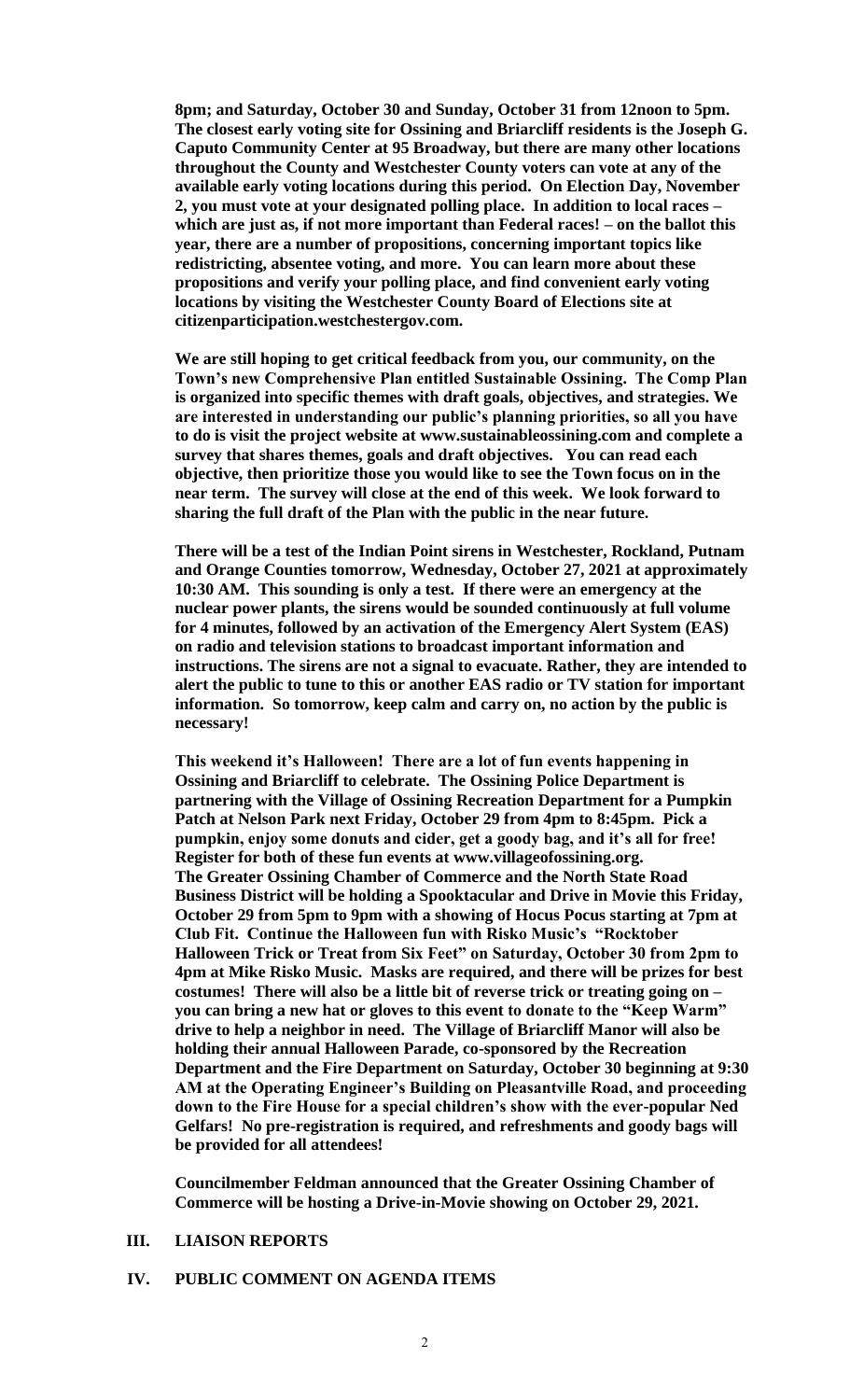## **V. BOARD RESOLUTIONS**

**A. Approval of Minutes—Regular Meeting – October 12, 2021**

**Councilmember Shaw moved and it was seconded by Councilmember Feldman that the following resolution be approved.**

**Resolved, that the Town Board of the Town of Ossining hereby approves the October 12, 2021 minutes of the Regular Meeting as presented.**

**Motion: Carried**

#### **B. Approval of Voucher Detail Report**

**Councilmember Wilcher moved and it was seconded by Councilmember Feldman that the following resolution be approved.**

**Resolved, that the Town Board of the Town of Ossining hereby approves the Voucher Detail Report dated October 26, 2021 in the amount of \$232,362.32**

**Motion: Carried**

## **C. Hudson River Valley Greenway Planning Grant – Open Space Preservation Plan**

**Councilmember Feldman moved and it was seconded by Councilmember Shaw that the following resolution be approved.**

**WHEREAS, the Town of Ossining is applying to the Hudson River Valley Greenway for a grant under the Hudson River Valley Greenway Planning Grant Program for a project entitled**

**Open Space Preservation Plan to be located in the Unincorporated Town of Ossining,**

**NOW, THEREFORE, be it resolved that the governing board of the Town of Ossining hereby does approve and endorse the application for a grant under the Hudson River Valley Greenway Planning Grant Program, for a project known as Open Space Preservation Plan and located within this community.**

**Supervisor Levenberg said the following: This resolution authorizes an application to be submitted to the Hudson River Valley Greenway for funding to complete an Open Space Preservation Plan for the Unincorporated Town of Ossining. We know, and as well as have been hearing throughout the Comp Plan process and from our EAC, that preservation of open space is an important priority for our residents, so we are excited to take this next step, hopefully with some financial support from the Hudson River Valley Greenway.**

**Motion: Carried**

#### **D. Master Agreement – Kimley-Horn Engineering and Landscape Architecture of New York, PC**

**Councilmember Wilcher moved and it was seconded by Councilmember Feldman that the following resolution be approved.**

**Resolved, that the Town Board of the Town of Ossining authorizes the Supervisor to sign a Master Agreement for Continuing Professional Services with Kimley-Horn Engineering and Landscape Architecture of**